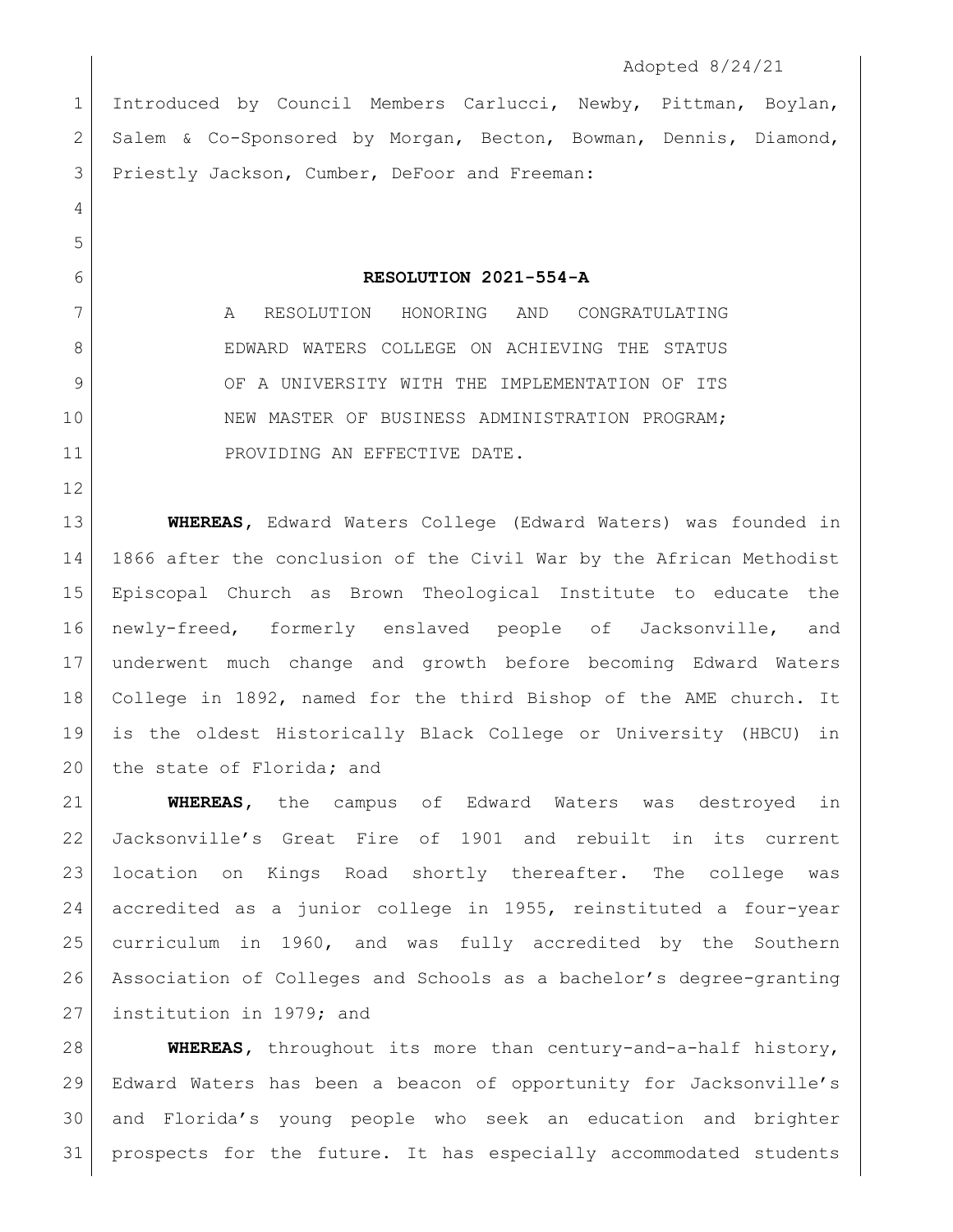1 from challenging backgrounds and circumstances, opening wide its doors and offering opportunities to first-generation college attendees, students in difficult financial circumstances, and those facing other barriers to the achievement of their dreams of higher education. The college's faith in these students has been rewarded by generations of graduates who have used their EWC educations to lead productive, compassionate, involved lives and serve as 8 outstanding members of the community; and

 **WHEREAS**, in recent decades, under the leadership of visionary presidents, including Dr. Jimmy Jenkins, Dr. Claudette Williams, alumnus and former Jacksonville Sheriff Nathaniel Glover, and current dynamic President Dr. Zachary Faison, Jr., Edward Waters has seen an era of growth and expansion throughout its campus facilities and programmatic offerings. It has partnered with the City of Jacksonville to provide facilities and services targeted to the needs of surrounding neighborhoods, has served as a rallying point for broader community enrichment, and recently announced the creation of the A. Philip Randolph Institute for Law, Race, Social Justice and Economic Policy in collaboration with the Jessie Ball duPont Fund, to provide opportunities for students, scholars, practitioners and community members as ideas related to race, law/criminal justice, and socioeconomic policy matters are examined through research, lectures, symposia and scholarship; and

 **WHEREAS**, in June of 2021, Edward Waters received accreditation for and inaugurated its new Master of Business Administration program, thereby elevating the institution to the status of a university offering graduate degrees, an achievement that further solidifies and extends its reputation as one of Jacksonville's outstanding institutions of higher education; now therefore

 **BE IT RESOLVED** by the Council of the City of Jacksonville: **Section 1.** The City hereby honors and congratulates

 $- 2 -$